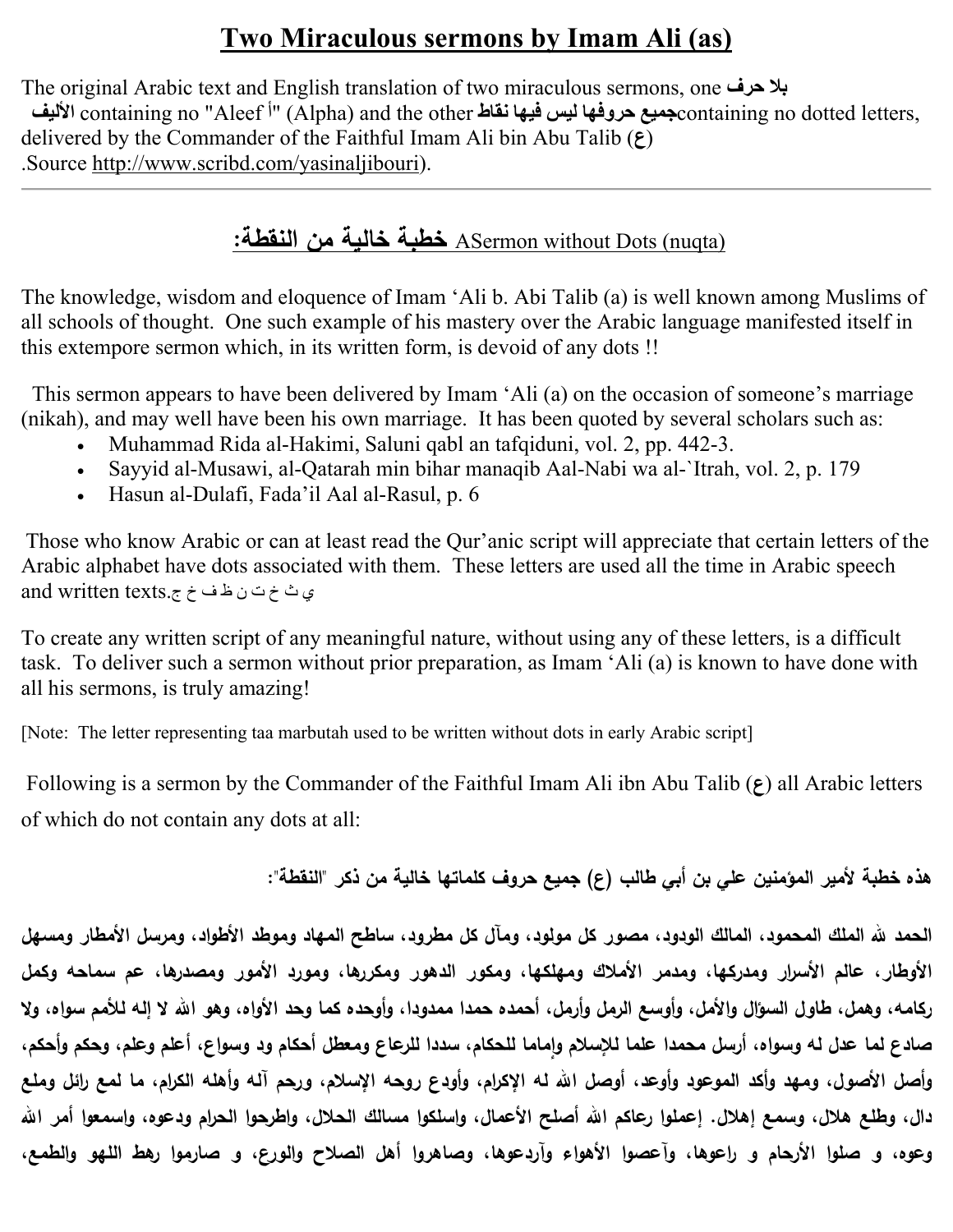ومصاهركم أطهر الأحرار مولدا وأسراهم سؤددا، وأحلامكم موردا، وها هو إمامكم وحل حرمكم مملكا، عروسكم المكرمه، وما مهر لها كما مهر رسول الله أم سلمه، وهو أكرم صهر ، و أودع الأولاد، وملك ما أراد، وما سهل مملكه ولا هم ولا وكس ملاحمه ولا وصم، اسأل الله لكم أحمد وصالـه، ودوام إسعاده، وألـهم كلا إصلاح حالـه والأعداد لمآ لـه ومعاده، ولـه الحمد السرمد، والمدح لرسولـه أحمد.

## **English Translation :-**

*Praise to Allah Who is the praiseworthy, the affectionate owner of everything, the One who forms everyone born, the ultimate end of everyone who is expelled, the One Who spreads out the earth, Who firms the mountains, Who sends out rain, who facilitates the attainment of goals, Who knows the secrets and realizes them, Who destroys the possessions and annihilates them, who folds out times and repeats them, who causes matters and is their source. His forgiveness covers all, His creation of the clouds is perfected: Rain showers succeed it. He prolongs pursuits and hopes, broadens sands and places them. I praise Him an extended praise, and I recognize His unity just as those who love Him the most recognize: He is Allah, there is no god for the nations besides Him, nor is there anyone to cause a defect to what he straightens and does. He sent Muhammed as a banner for Islam and an Imam for those who rule, a helper to the commoners and one who puts an end to the judgments of Wadd and Siwa' (idols). He knows and He informs, He rules and He perfects: He is the origin of origins. He [Muhammed] paves the path [to the Almighty] and emphasizes the Promised Day, warning about it. Allah has made honors to reach him, depositing in his soul Islam, blessing his honorable family and offspring so long as there is anything that shines like lightning, anyone who hurries his pace towards his pursuit, whenever a crescent appears and the announcement about it is made.* 

*Do, may Allah look after you, righteous deeds, tread the paths of what is permissible, put what is prohibitive aside and abandon it, listen to the command of Allah and realize it, keep in touch with your kinsfolk and look after them, disobey your inclinations and curb them, give your daughters by way of marriage to the people of righteousness and piety, and stay away from the folks who sport and who covet, so your marriage ties will produce the most pure of freemen, the most eminent descent, those who will let you achieve your dreams. This should be before your eyes, your domain will thus be rightful, your brides honored, and let her [bride] dower be just as the Messenger of Allah (***ص** *(had paid to Umm Salamah, while he is the most honored of all in-laws, the most kind of all sons, and he had whatever he wanted, though having it was not easy, nor did it worry him, nor did his epics ever diminish, nor was he ever stigmatized. I plead to Allah to grant you the most praiseworthy of connection with Him, the perpetuation of pleasing Him; may He inspire each of you about that which reforms your condition and prepares you for what you shall receive [in the Hereafter]. Eternal praise belongs to Him; lauding belongs to His Messenger Ahmed (***ص***(.*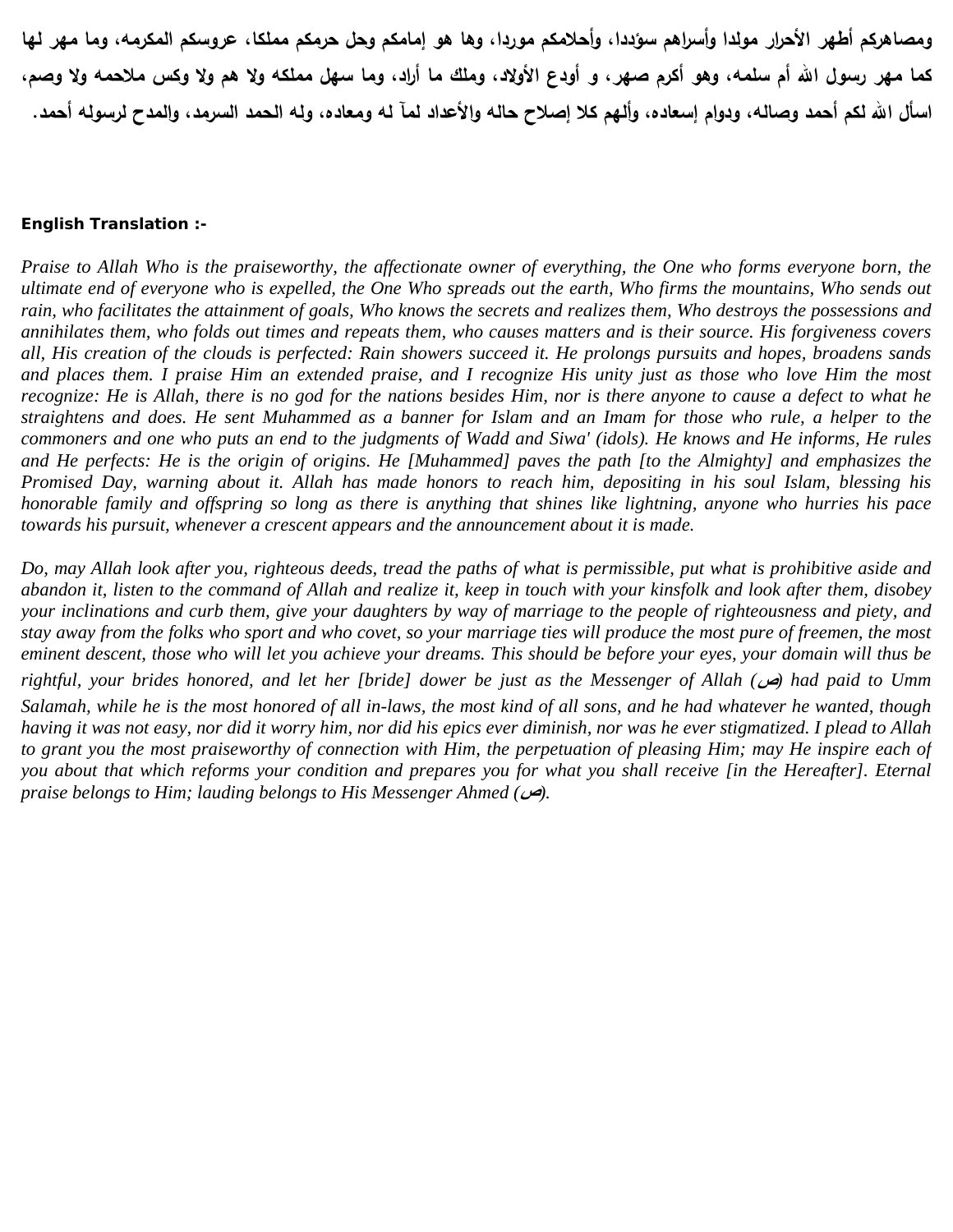## **Khutba w/o Alif**

One day, a heated discussion went on among the Arabs and Muslims during which it was said that there is no alphabet that recurs in speech more often than the "aleef" ("A"). All attendants agreed. It was then that the magnificent lantern of language, its deep ocean and precise philosopher, namely Imam Ali ibn Abu Talib  $(\epsilon)$ , stood up and delivered a lengthy sermon which included praise of Allah Almighty, prayers and salutations unto His Prophet, Muhammed ibn Abdullah ibn Abdul-Muttalib (peace and blessings of Allah be with him and his progeny).

This letter of the Arabic alphabet is undoubtedly the most commonly occurring character in the language. If composing a few meaningful sentences without dots is hard enough, how about delivering a sermon, one which is full of wisdom and which is many times the size of the one you have just seen, but without ever using a single alif!!

This sermon is usually called al-Khutbah al-Muniqah and is recorded by many Muslim scholars. Amongst the Sunni scholars who quote it can be mentioned:Muhammad b. Muslim al-Shafi'i, Kifayat al-Talib, p. 248 Ibn Abi'l Hadid al-Mu'tazili, Sharh Nahj al-Balaghah, vol. 19, p. 140

How could Imam 'Ali (a) accomplish such a feat? Imam 'Ali (a) derived his vast knowledge and striking eloquence by virtue of his long and close association with the Prophet Muhammad (s). The Prophet (s), with Divine inspiration, was the source of all such knowledge and wisdom and a teacher par excellence for Imam Ali (a).

 The statements of the entire sermon, from beginning to end, did not contain a single word having the "aleef" (*mamdooda*, elongated alpha) is as follows**:**

في أحد الأيام دار بين العرب و المسلمين نقاش كبير، فقيل ليس من حرف المعجم حرف أكثر دورانا في الكلام من "الأليف"، فأيد ذلك جميع الجالسين … تبع ذلك أن نهض نبراس اللغة الأنيق و بحرها العميق و فيلسوفها الدقيق الامام على بن أبى طالب (عليه السلام) و خطب خطبة طويلة تشتمل على الثناء على الله تعالى و الصلاة و السلام على نبيه محمد بن عبد الله بن عبد المطلب (صلى الله عليه و على آله و سلم) و هي خالية من بدايتها الى نهايتها من ذكر حرف "الأليف" (الممدودة) و هي كما يلي:–

حمدت من عظمت منته، و سبغت نعمته، و سبقت غضبه رحمته، و تمت كلمته، و نفذت مشيته، و بلغت حجته (قضيته)، و عدلت قضيته. حمدته حمد مقر بربوبيته، متخضع لعبوديته، متنصل من خطيئته، معترف بتوحيده، مستعيذ من وعيده، مؤمل من ربه رحمة (مغفرة) تنجيه، يوم يشغل كل عن فصيلته و بنيه، و نستعينه و نسترشده و نستهديه، و نؤمن به و نتوكل عليه. و شهدت له تشهد عبد مخلص موقن، و فردته تفريد مؤمن متق و وحدته توحيد عبد مذعن، ليس له شريك في ملكه و لم يكن له ولمي في صنعه؛ جل عن مشير و وزير، و تنزه عن مثل وعون و معين و نظير، علم فستر و بطن فخبر، و نظر فجبر، و ملك فقهر؛ و عصبي فغفر، و عبد فشكر، و حكم فعدل، و تكرم و تفضل،. لن يزول و لم يزل، ليس كمثله شيء، و هو قبل كل شيء و بعد كل شيء رب متفرد بعزته، متمكن بقوته، متقدس بعلوه، متكبر بسموه، ليس يدركه بصر و لم يحط به نظر، قوى منيع، بصير سميع، حليم حكيم، رؤوف رحيم، عجز عن وصفه من وصفه، و ظل نعته من نعته، وصل به من نعمته من يعرفه، قرب فبعد، و بعد فقرب، يجيب دعوة من يدعوه، و يرزق عبده و يحبوه، ذو لطف خفي، و بطش قوي، و رحمة موسعة، و عقوبة موجعة، و **رحمته جنة عريضة مونقة، و عقوبته جحيم موصدة موبقة (موثقة).**

و شهدت ببعث محمد (ص) عبده و رسوله، و نبيه و صفيه و حبيبه و خليله، صلة تحظيه، و تزلفه و تعليه، و تقربه و تدنيه، بعثه في خير عصر و حين فترة كفر ، رحمة لعبيده و منة لمزيده، ختم به نبوته، و قوى (وضح) به حجته، فوعظ و نصح و بلغ و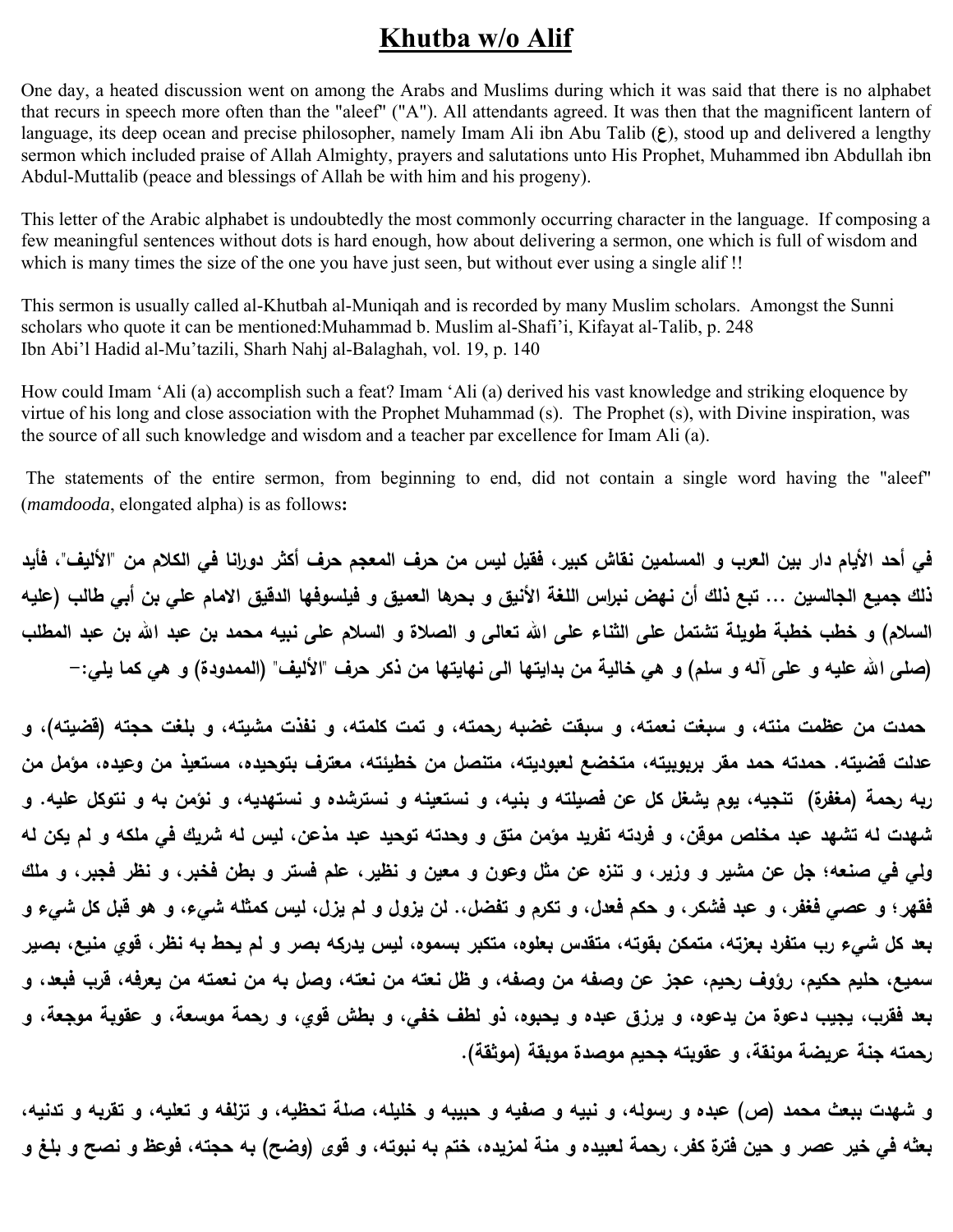كدح، رؤوف بكل مؤمن رحيم، رضى ولى سخى زكى، عليه رحمة و تسليم و بركة و تكريم، من رب غفور رؤوف رحيم، قريب **مجيب حكيم.**

وصيتكم معشر من حضرني بتقوى (بوصية) ريكم، و ذكرتكم بسنة نبيكم، فعليكم برهبة تسكن قلويكم، و خشية تذرف دموعكم، و تقية تنجيكم يوم يذهلكم و يبليكم، يوم يفوز فيه من ثقل وزن حسنته، و خف وزن سيئته. لتكن مسألتكم مسألة (سؤل) ذل و خضوع و شکر و خشوع، و توبة و نزوع، و ندم و رجوع، و ليغتنم کل مغتنم منکم صحته قبل سقمه، و شبيبته قبل هرمه فکبره و مرضه، و سعته قبل فقره و خلوته (فرغته) قبل شغله، و ثروته قبل فقره، و حضره قبل سفره، و حيته قبل موته، ثم يكبر و يهن و یهرم و یمرض و یسقم و یمل طبیبه و یعرض عنه حبیبه، و ینقطع عمره و یتغیر لونه، و یقل عقله، ثم قیل: هو موعوك و جسمه منهوك، قد جد في نزع شديد، و حضره قريب و بعيد، فشخص ببصره و طمح بنظره و رشح جبينه و خطف عرنينه و سكن حنينه و جنبت نفسه و بكته عرسه و حفر رمسه و يتم منه ولده و تفرق عنه عدده (عدوه و صديقه)، و قسم جمعه و ذهب بصره و سمعه، و لقن و مدد، و وجه و جرد، و غسل و عرى و نشف و سجى، و بسط له و هيئ، و نشر عليه كفنه، و شدد منه ذقنه، و قبض و ودع ، و قمص و عمم و لف و سلم و حمل فوق سرير و صلى عليه بتكبير بغير سجود و تعفير و نقل من دور مزخرفة و قصور مشيدة و حجر منضدة، فجعل في ضريح ملحود، ضيق مرصود، بلبن منضود، مسقف بجلمود، و هيل عليه عفره و حثى عليه مدره، فتحقق حذره، و تخفق صدره، و نسى خبره، و رجع عنه وليه و صفيه و نديمه و نسيبه و حميمه، و تبدل به قرينه و حبيبه، فهو حشو قبر و رهين قفر ، يسعى في جسمه دود قبره، و يسيل صديده في منخره على صدره و نحره، تسحق تربته لحمه و ينشف دمه و يرق عظمه و يقم في قبره حتى يوم حشره و نشره، فينشر من قبره و ينفخ في صوره و يدعى لحشره و نشوره، فثم بعثرت قبور و حصلت سريرة في صدور و جئ بكل نبي و صديق و شهيد و نطيق، و وقف لفصل حكمه عند رب قدير بعيده خبير بصير، فكم من زفرة تضفيه و حسرة تنضيه (تقصيه)، في موقف مهول و مشهد جليل، بين يدى ملك عظيم، بكل صغيرة و كبيرة عليم، يلجمه عرقه و يجفوه قلقه، فعبرته غير مرحومة و صرخته (حجته) غير مقبولة، و برزت صحيفته و تبينت جريرته، و نطق کل عضو منه بسوءِ عمله، فشهدت عینه بنظره و یده ببطشه و رجله بخطوه و جلده بلمسه و فرجه بمسه، و یهدده منکر و نکیر، و كشف له حيث يسير، فسلسل جيده و غلت يده و سيق يسحب وحده، فورد جهنم بكرب و شده، فظل يعذب في جحيم، و يسقى من حميم، يشوي وجهه و يسلخ جلده، يضربه زبانيته بمقمع من حديد، و يعود جلده بعد نضجه كجلد جديد، يستغيث فتعرض عنه خزنة جهنم، و يستصرخ فيلبث حقبة بندم، فلم يجده ندمه، و لم ينفعه حينئذ ندمه. نعوذ برب قدير من شر كل مصير، و نطلب منه عفو من رضي عنه، و مغفرة من قبل منه، فهو ولي سؤلي و منجح طلبتي، فمن زحزح عن تعذيب ربه سكن في جنته بقربه و خلد في قصور مشيده، و ملك حور عين و حفدة، و طيف عليه بكؤوس و سكن حضير فردوس، و تقلب في نعيم، و سقي من تسنيم و شرب من عين سلسبيل ممزوجة بزنجبيل، مختومة بمسك و عبير، مستديم للسرور و مستشعر للحبور، يشرب من خمور، في روضة مغنق ليس يصدع من شربه و ليس ينزف، هذا منقلب من خشي ربه و حذر ذنبه و نفسه، و تلك عقوبة من عصبي منشئه و سولت له نفسه معصية مبدئه، ذلك قول فصل، و حكمة حكم عدل، قص قصص، و وعظ نص، تنزيل من حكيم حميد، نزل به روح قدس مبين (متين) من عند رب كريم على نبي مهتد مهدي رشيد رحمة للمؤمنين، مبين من عند رب كريم، و سيد حلت عليه **سفرة، مكرمون بررة.**

عذت برب عليم حكيم، قدير رحيم، من شر عدو و لعين رجيم، فليتضرع متضرعكم، و يبتهل مبتهلكم، و يستغفر رب كل مربوب لي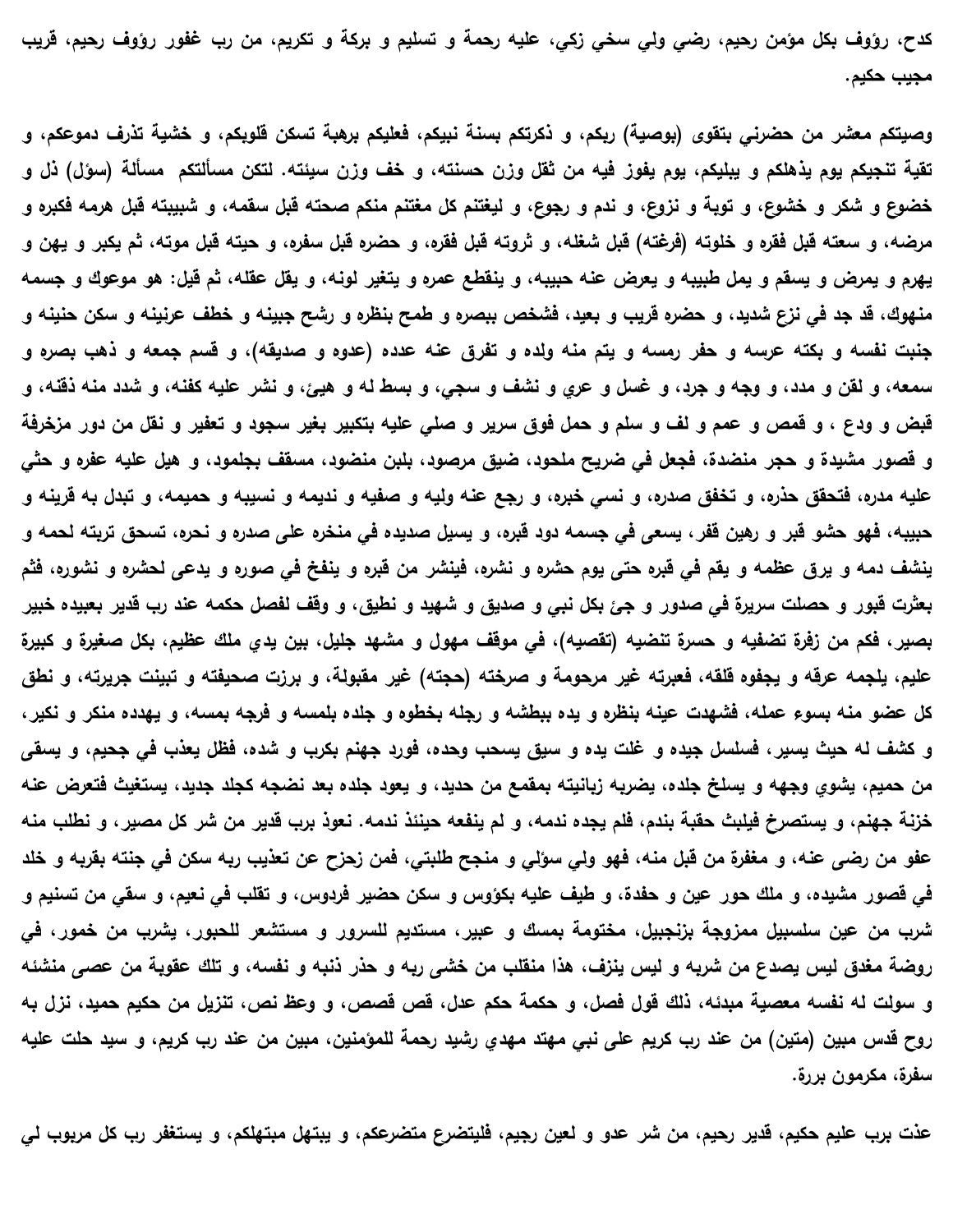ثم قرأ بعدها قوله تعالى: {تلك الدار الآخرة نجعلها للذين لا يريدون علوا في الأرض ولا فسادا والعاقبة للمتقين } (القصص: 83).

*I praise the One Whose boon is great, whose blessing overwhelms, whose mercy is faster than His anger, the One whose word is perfect, whose will is affected, whose argument (issue) is wise, whose case is just. I praise Him like one recognizing His Godhead, submissive while adoring Him, dissociating himself from his sin, recognizing His Unity, seeking refuge with Him against His warning, hopeful for the mercy (forgiveness) of his Lord that saves him [from the Fire] on a Day when everyone will be distracted even from his offspring and tribe. We seek His help, guidance and directions. We believe in Him and depend on Him. I have testified to Him as a sincere and convinced servant/slave; I recognize His Uniqueness as a pious believer, and I have recognized His Unity like a submissive servant/slave. He has no partner in His domain; He relies on none in doing whatever He does. He is exalted above having an adviser or a vizier. He is above using a model or an assistant or a helper or a peer. He knows, so He covers; He is acquainted with the innermost, so He is most familiar [with our intentions]. He cast a look, so He assisted; He owns everything, so He subdues. He is disobeyed, yet He forgives; He is adored, so He thanks. He rules, so He affects justice, and He is generous and grants favors. He shall never come to an end, and He has always been as He is; there is nothing like Him. He, first and foremost, is a unique Lord in His exaltation, able through His might, holy through His sublimity, proud of His Majesty; no (mental) vision can realize Him, nor can anyone ever see Him. He is strong, invincible, seeing, hearing, clement, wise, affectionate and kind. One who attempts to describe Him can never do so; one who attempts to describe His attributes can never do so [either]. His blessing reaches those who get to know Him: He is near, so He is far [above mental or physical vision]; He is far yet He is near [closer to us than anything else]. He responds to the call of those who call on Him; He sustains His servant and surrounds him with His love; His niceties are hidden [from our comprehension]; His power is mighty; His mercy is wide; His penalty is painful; His mercy is a broad and a Garden of grandeur (Paradise); His punishment is Hell filled with horrors and chains.* 

*I have testified that He sent Muhammed (***ص** *(as His servant and messenger, prophet, chosen one, loved one, friend, a link [with the Almighty] that grants him [Muhammed] fortune, bringing him closer to Him, elevating him, granting him nearness and closeness [to the Almighty]. He sent him during a good (opportune) period of time, when there was disbelief, as mercy for His servants and a boon for more. Through him He sealed His prophetic messages, strengthened (explained) His argument. So he admonished, advised, conveyed the message and worked hard [for people. He was, affectionate towards every believer, merciful, easy to please, the friend of anyone who is generous and pure: mercy, salutation, blessing and honor be with him from a forgiving, affectionate, kind, near, responsive and wise Lord.* 

*I have admonished you, O folks who are present here with me, to be pious (as your Lord has admonished) towards your Lord, and I have reminded you of the Sunna of your Prophet; so, take to awe that calms your hearts, fear that draws your tears, piety that saves you on a Day which will puzzle your minds and put you to the test, a day in which one shall win if the weight of his good deeds is heavy while that of his sins is light. Let your plea be in humility and surrender, appreciation and submission, repentance and dissociation [from sin], regret and return [to righteousness]. Let everyone of you seize the opportunity when he is healthy before the time when he is sick, when he is young before he is aged, old and sick, [the opportunity] of his ease before he is poor, of having free time before he is busy, of being wealthy before being impoverished, of being present at home before he is away traveling, of being alive before his death. He shall grow old, become weak, aged, sick, ailing, so much so that even his doctor is fed-up with him, even those who love him turn away from him. His lifespan will have come to an end. His color of complexion is changed. His mental power is decreased, so it is said that he is ailing and his body is failing. He is having a hard time as he finds himself suffering from the throes of death: He is attended by those who are close and who are distant. He gazes his looks, yearns as he turns his eyes, his forehead sweating, his [physical] senses being snatched away from him [one by one]. His sighs are now silent, his soul has departed, so he is mourned by his wife. His grave is dug, his children are now orphans, those who were*